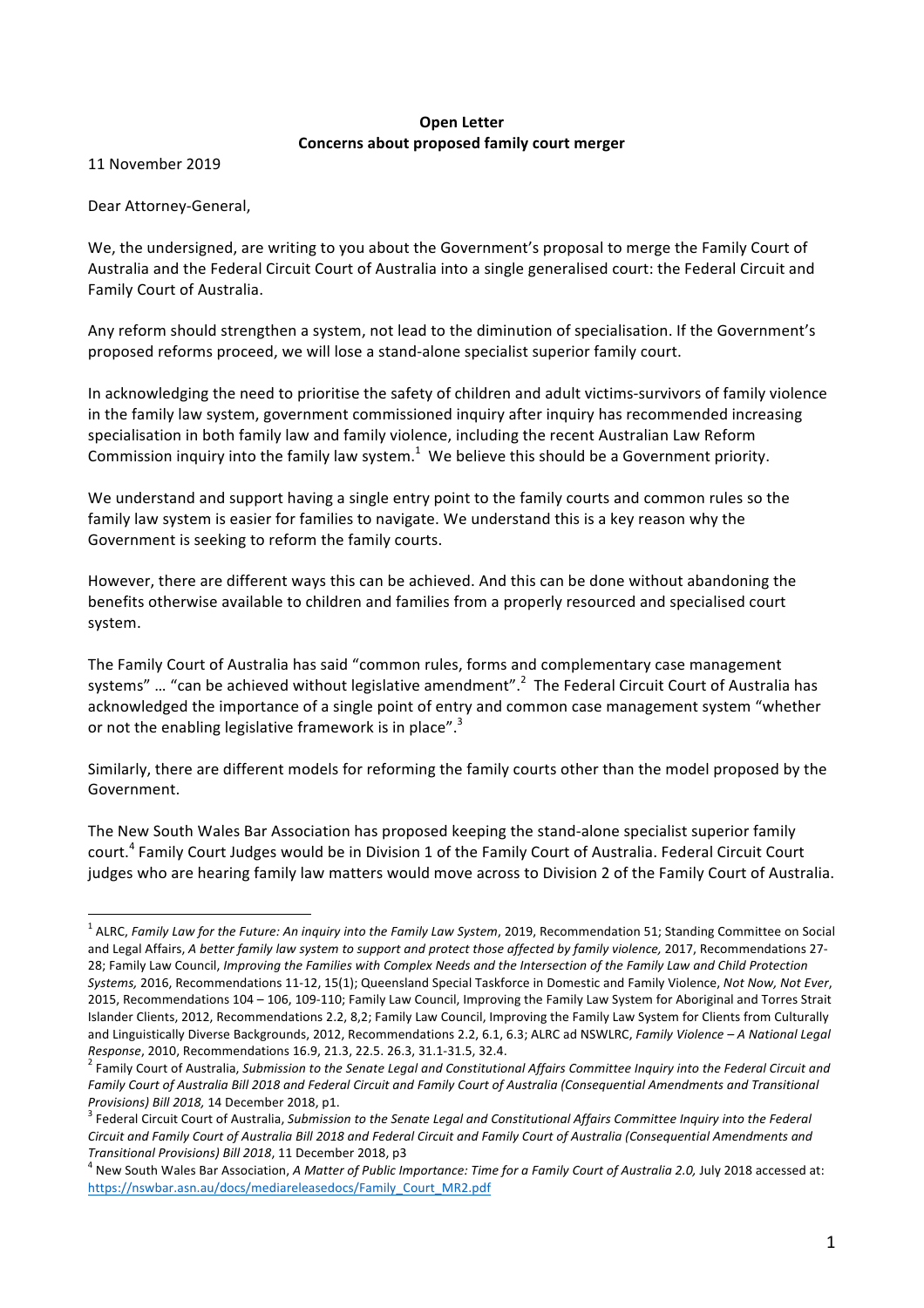In this way, federal judges hearing only family law matters would be in a single specialist family court offering judicial, social science and other services.

We believe an increase in specialisation in family law and family violence will increase the safety of children and adult victims-survivors of family violence. This is particularly the case for groups that are disproportionately impacted in the family law and family violence systems, including Aboriginal and Torres Strait Islander people. The need for increased specialisation of courts to improve decisions and outcomes for families is supported by the evidence of many inquiries.

We advocate for further discussion of the different options.

We prefer a model that retains a stand-alone specialist superior family court and increases family law and family violence specialisation, such as the proposal by the New South Wales Bar Association. The safety of children and adult victims-survivors of family violence requires increased specialisation. The proposed merger serves only to undermine that important need.

While we support just, quick and cheap access to justice and there is a role for increasing efficiencies within our court systems, this must not come at the cost of the safety of children and adult victims-survivors of family violence. These two important imperatives are not mutually exclusive, and one ought not be abandoned at the expense of the other.

Safety must come first in family law.

We would welcome further consultations on alternative models of structural, holistic reform to benefit children, families and victims-survivors of family violence.

Action can also be taken now to further increase family violence specialisation in the family law system through:

- Introducing effective ongoing court-based family violence risk assessment practices
- Early determination of family violence, and
- Increasing family violence competency of all professionals in the family law system

Yours faithfully.

## **List of organisations**

This letter has been prepared by a number of organisations. For further information contact Sophie Quinn or Amber Russell on ph: 08 8952 4055.

Dr Merrindahl Andrew, Program Manager, Australian Women Against Violence Alliance Nassim Arrage, Chief Executive Officer, Community Legal Centres Australia Nerita Waight, Co-Chair, National Aboriginal and Torres Strait Islander Legal Services Arthur Moses SC, President, Law Council of Australia Sophie Quinn & Amber Russell, Co-convenors, Women's Legal Services Australia Tara Ward, Executive Director, Animal Defenders Office Mark Patrick, Managing Principal Solicitor, Australian Centre for Disability Law Kerry Weste, President, Australian Lawyers for Human Rights Rachael Field, Professor of Law, Bond Law Faculty Tully McIntyre, Facilitator, Central Australian Family Violence and Sexual Assault Network Janet Taylor, Managing Principal Solicitor, Central Australian Women's Legal Service Susie Smith, Co-chair, Coalition of Women's Domestic Violence Services of South Australia Tim Leach, Executive Director, Community Legal Centres NSW